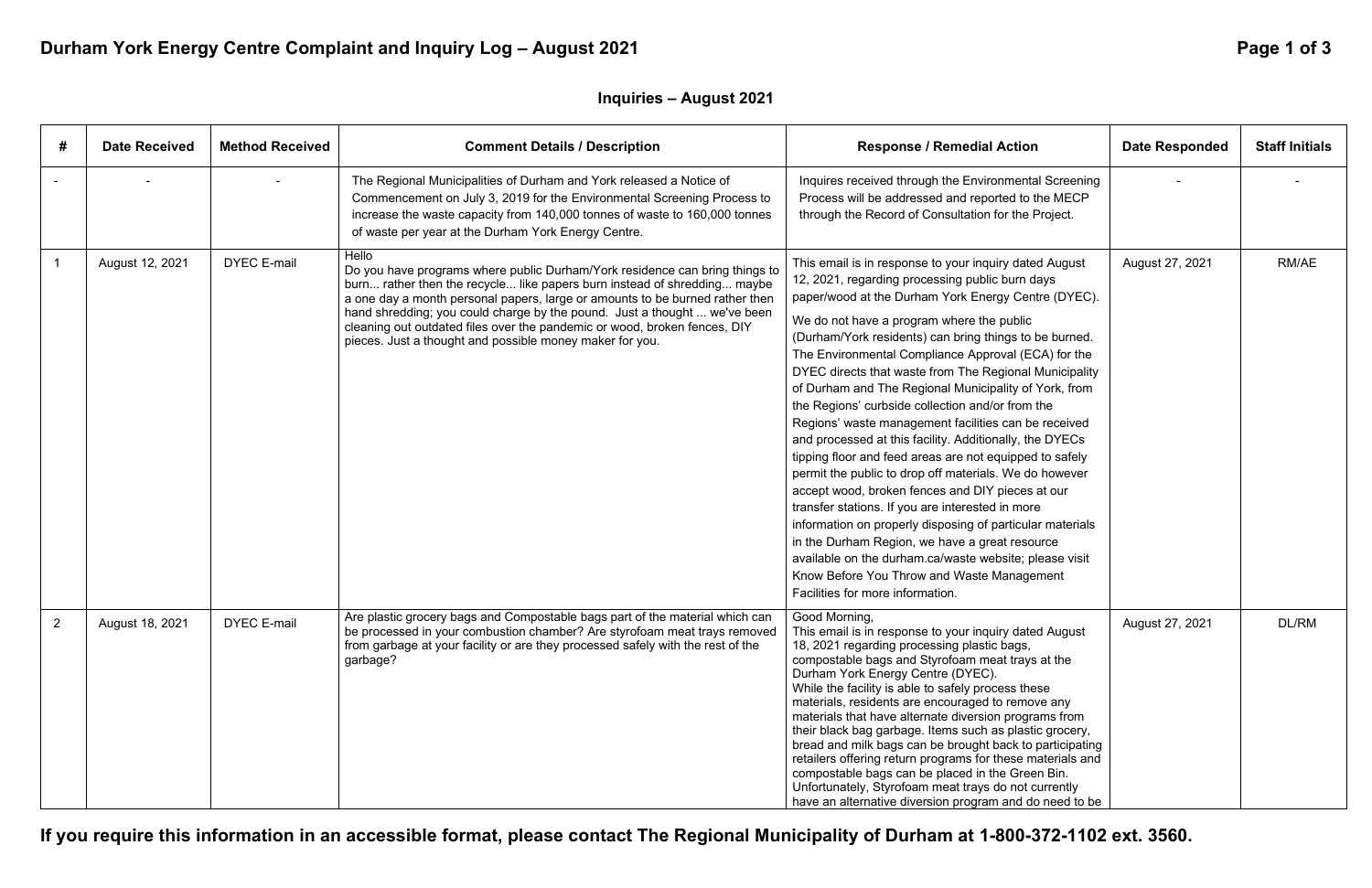## **Inquiry Type**

# Durham York Energy Centre Complaint and Inquiry Log - August 2021 **Page 2 of 3** Page 2 of 3

|              | <b>Date Received</b> | <b>Method Received</b> | <b>Comment Details / Description</b>                                                                                                                                                                                                                                                                                                                                                                                                                                                                                                                                                                                                                                                                     | <b>Response / Remedial Action</b>                                                                                                                                                                                                                                                                                                                                                                                                                                                                                                                                                                                                                                                    | <b>Date Responded</b> | <b>Staff Initials</b> |
|--------------|----------------------|------------------------|----------------------------------------------------------------------------------------------------------------------------------------------------------------------------------------------------------------------------------------------------------------------------------------------------------------------------------------------------------------------------------------------------------------------------------------------------------------------------------------------------------------------------------------------------------------------------------------------------------------------------------------------------------------------------------------------------------|--------------------------------------------------------------------------------------------------------------------------------------------------------------------------------------------------------------------------------------------------------------------------------------------------------------------------------------------------------------------------------------------------------------------------------------------------------------------------------------------------------------------------------------------------------------------------------------------------------------------------------------------------------------------------------------|-----------------------|-----------------------|
|              |                      |                        |                                                                                                                                                                                                                                                                                                                                                                                                                                                                                                                                                                                                                                                                                                          | processed as garbage. This material is not removed<br>from the waste and is safely processed at the DYEC.                                                                                                                                                                                                                                                                                                                                                                                                                                                                                                                                                                            |                       |                       |
|              |                      |                        |                                                                                                                                                                                                                                                                                                                                                                                                                                                                                                                                                                                                                                                                                                          | If you are interested in more information on how to<br>property dispose of particular materials in Durham<br>Region, we have a great resource available on the<br>durham.ca/waste website, please visit Know Before You<br>Throw for more information.                                                                                                                                                                                                                                                                                                                                                                                                                               |                       |                       |
| $\mathbf{3}$ | August 18, 2021      | <b>DYEC E-mail</b>     | We have full presentation SDs and formal full color binders.<br>We have method of waste conversion using a low temperature high pressure<br>venturi electrocution to convert waste to matter. A steam generator therefrom<br>creates electrical power.<br>A self-contained standalone process or mobile. Garbage dumps are a great<br>source of electrical energy using this matter converter<br>Ontario ministry of environment approved up to class 312P biomedical waste<br>and body or animal parts thereof.<br>There are units that a dump truck just dumps the load into the unit that<br>processes in about 30 min. 720,000 ton per year in one line that new lines can<br>be added side by side. | Thank you for your interest in the Region's organics<br>processing requirements.<br>The Region is currently in the middle of a procurement<br>process for a new AD processing Facility. The first step<br>of the process was an open Request for Prequalification<br>(RFP-1062-2020), in which three companies were<br>prequalified. Currently, the Region is in the second stage<br>of this competitive process, which is a Request for<br>Proposals that is only open to those prequalified parties.<br>As such, we are in a <b>blackout period</b> with respect to<br>these requirements and Council and staff have been<br>directed to forward all correspondence to Purchasing. | August 25, 2021       | RM/AE/KM              |

## **Total Inquiries – August 2021**

| <b>Inquiry Type</b>                                                                | Total by I     |
|------------------------------------------------------------------------------------|----------------|
| Total Project Team Inquiries received this month by project web email / telephone: | 3              |
| Total Covanta Inquiries received this month:                                       | $\overline{0}$ |
| Total Durham Region Council / Committee Inquiries received this month:             | $\overline{0}$ |
| Total Durham Region Call Centre Inquiries received this month:                     | $\overline{0}$ |
| Total Inquiries received from York Region this month:                              | $\overline{0}$ |
| Total Inquiries received from previous months in 2021 to-date:                     | 14             |
| Total Inquiries received in 2021 to-date:                                          | 17             |